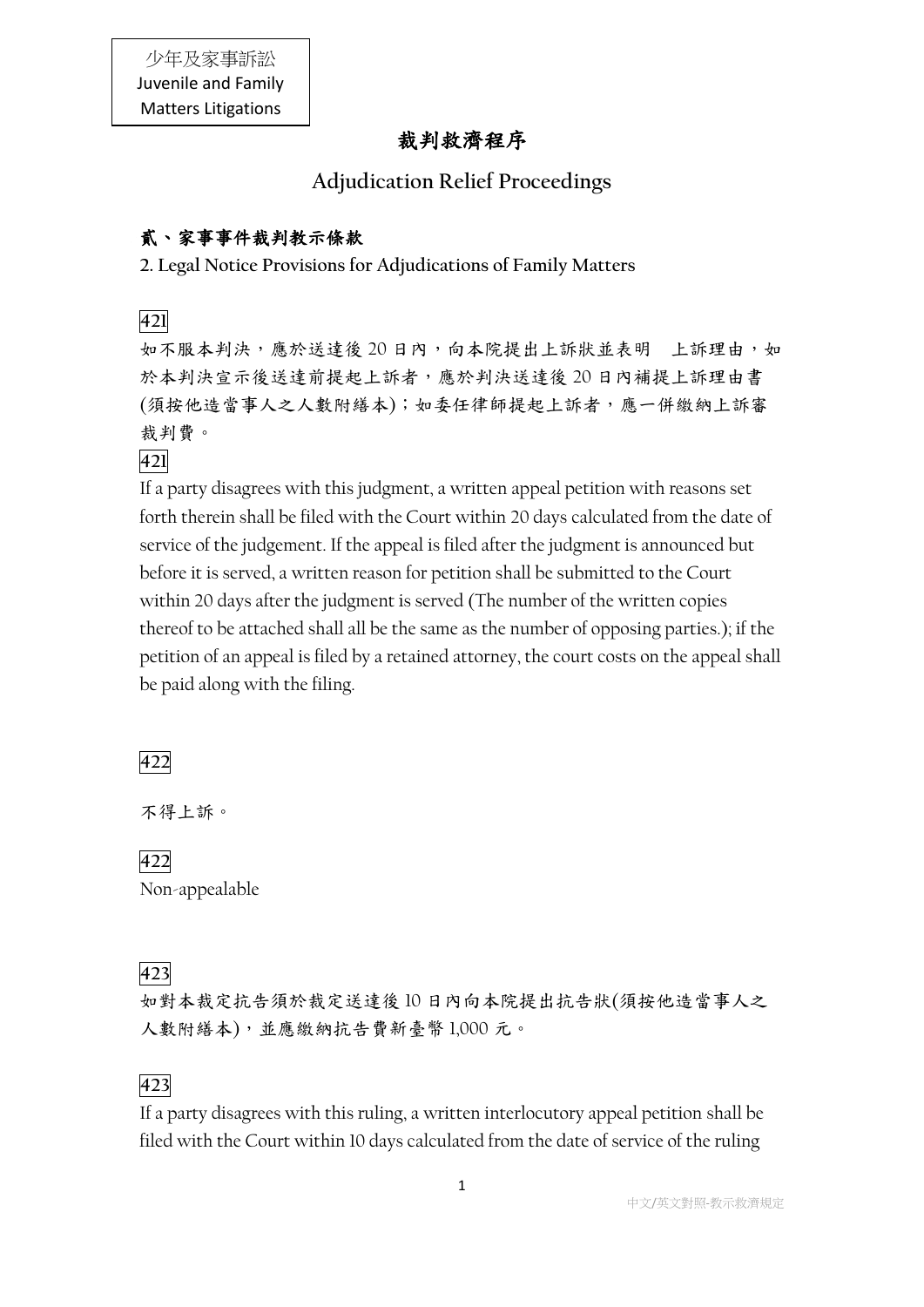(The number of the written copies thereof to be attached shall all be the same as the number of opposing parties.), and the court costs of NTD1,000 on an appeal from a ruling shall be paid.

### **424**

如不服本裁定關於核定訴訟價額部分,應於送達後 10 日內向本院提出抗告狀 (須按他造當事人之人數附繕本),並繳納抗告費新臺幣 1,000 元;其餘關於命補 繳裁判費部分,不得抗告。

#### **424**

If a party disagrees with this ruling regarding the portion of determination of the value of the claim, a written interlocutory appeal petition shall be filed with the Court within 10 days calculated from the date of service of the ruling (The number of the written copies thereof to be attached shall all be the same as the number of opposing parties.), and the court costs of NTD1,000 on an appeal from a ruling shall be paid; no appeals may be taken from the rest of this ruling made to order to pay off the court costs.

### **425**

如不服本裁定應於送達後 10 日內向本院提出抗告狀,並繳納抗告費新臺幣 1,000 元(但如對於原判決已合法上訴者,本件不得抗告)。

### **425**

If a party disagrees with this ruling, a written interlocutory appeal petition shall be filed with the Court within 10 days calculated from the date of service of the ruling, and the court costs of NTD1,000 shall be paid on an appeal from a ruling. (However, no interlocutory appeals may be taken from this ruling provided that an appeal against the original judgement has been made in conformity with the law.)

### **426**

如對本裁定抗告,須於裁定送達後 10 日內向本院提出抗告狀。 本裁定自核發時起生效,於聲請人撤回通常保護令之聲請、法院審理終結核發 通常保護令或駁回聲請時,失其效力。

### **426**

If a party disagrees with this ruling, a written interlocutory appeal petition shall be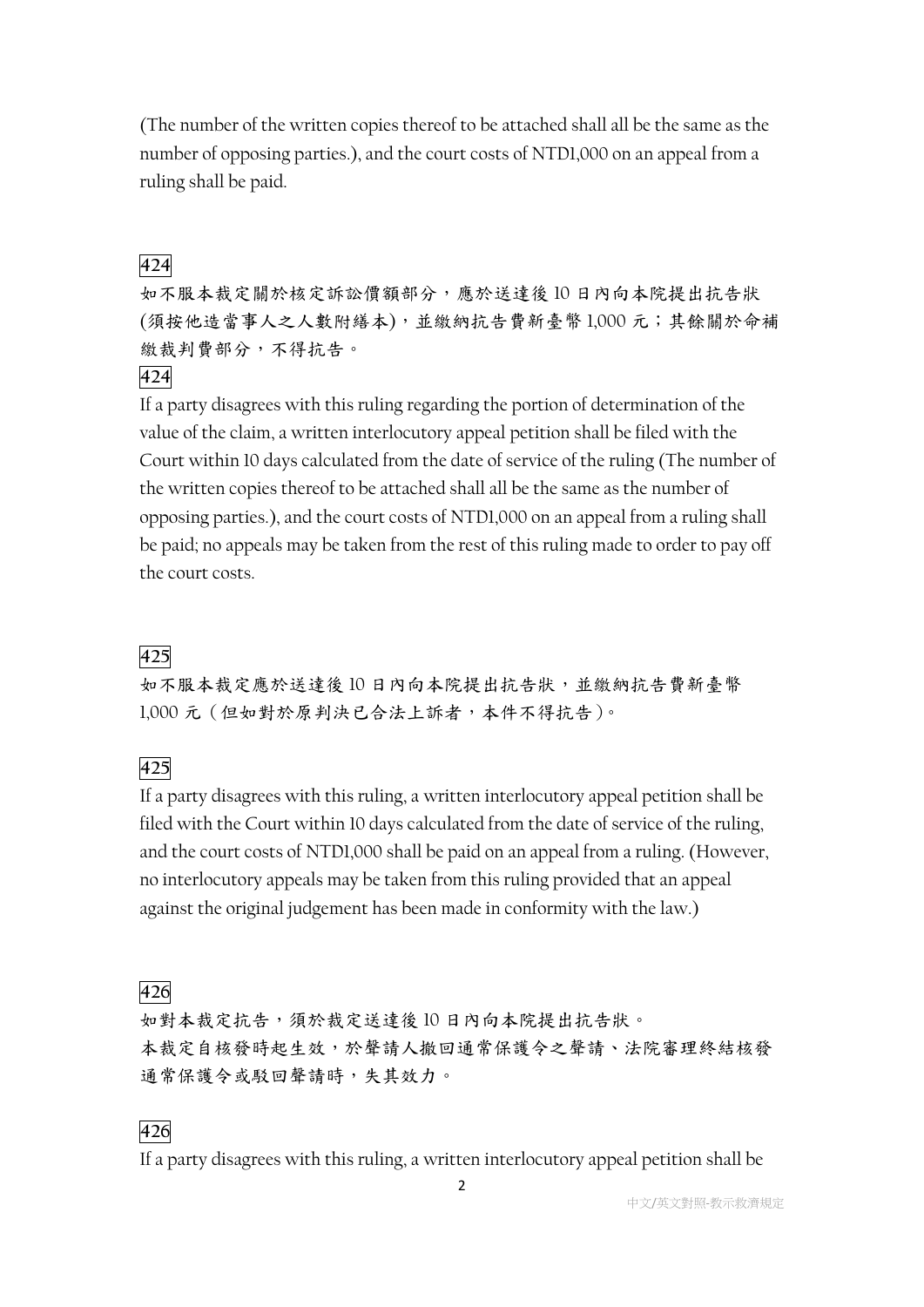filed with the Court within 10 days calculated from the date of service of the ruling.

This ruling is effective from the time of issuance and shall cease to be effective when the petitioner revokes the petition for an ordinary protection order, when the court completes the trial and issues an ordinary protection order or when the court rejects the petition.

## **427**

如對本裁定抗告,須於裁定送達後 10 日內向本院提出抗告狀(需附繕本)。 附錄: 依家庭暴力防治法第 16 條第 6 項規定,本院 oo 年度(司)暫/緊家護字第 oooo 號 暫時保護令,於本院駁回聲請人聲請時,失其效力。

## **427**

If a party disagrees with this ruling, a written interlocutory appeal petition shall be filed with the Court within 10 days calculated from the date of service of the ruling (a written copy thereof shall be attached).

## Postscripts:

In accordance with the provisions of the Domestic Violence Prevention Act, Article 16, Paragraph 6, the temporary protection order issued by the Court with case No. (Si) Jan / Jin Jia Hu Zi - xxxx in the year of xxxx, shall cease to be effective when the Court rejects the petition made by the petitioner.

## **428**

如不服本裁定關於選定監護人及指定會同開具財產清冊之人等部分,應於送達 後10日內向本院提出抗告狀(須按他造當事人之人數附繕本),並繳納抗告費新 臺幣 1,000元;其餘關於宣告監護之部分,不得抗告。

## **428**

If a party disagrees with this ruling with regard to designating a guardian and appointing a person who shall provide consultation and assistance to draw up an inventory of property together with the designated guardian, a written interlocutory appeal petition shall be filed with the Court within 10 days calculated from the date of service of the ruling (The number of the written copies thereof to be attached shall all be the same as the number of opposing parties.), and the court costs of NTD1,000 on an appeal from a ruling shall be paid; no interlocutory appeals may be taken from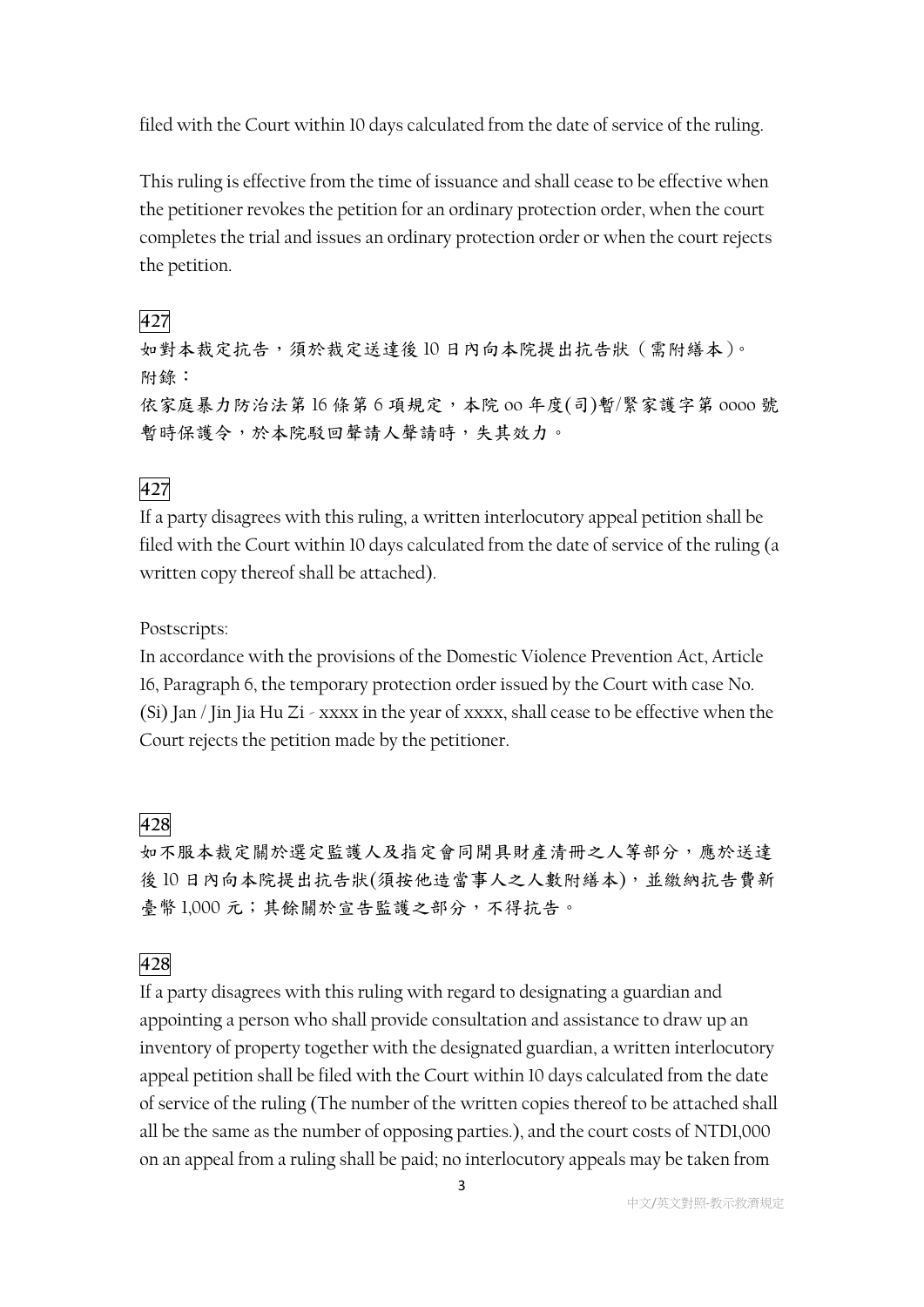the rest of this ruling made to declare the commencement of guardianship.

**429**

如不服本裁定關於選定輔助人之部分,應於送達後 10 日內向本院提出抗告狀 (須按他造當事人之人數附繕本),並繳納抗告費新臺幣 1,000 元;其餘關於輔助 宣告之部分,不得抗告。

### **429**

If a party disagrees with this ruling with regard to selecting a person to assist, a written interlocutory appeal petition shall be filed with the Court within 10 days calculated from the date of service of the ruling (The number of the written copies thereof to be attached shall all be the same as the number of opposing parties.), and the court costs of NTD1,000 on an appeal from a ruling shall be paid; no interlocutory appeals may be taken from the rest of this ruling made to declare the commencement of assistance.

### **430**

如提起再抗告者,應於裁定送達後 10 日內向本院提出再抗告狀(須按他造當事 人之人數附繕本),並應委任律師或釋明符合民事訴訟法第 466 條之 1 第 2 項規 定之關係人具有律師資格者為代理人(需一併提出委任狀正本),或釋明抗告人 或其法定代理人具有律師資格。

依據民事訴訟法第 486 條第 4 項規定,再抗告僅得以其適用法規顯有錯誤為理 由。

### **430**

If a party disagrees with this ruling, a written interlocutory re-appeal petition shall be filed with the Court within 10 days calculated from the date of service of the ruling (The number of the written copies thereof to be attached shall all be the same as the number of opposing parties.), and shall appoint an attorney or identify that the related person specified under the Code of Civil Procedure, Article 466-1, Paragraph 2 with the qualification to act as an attorney is to act as his/her advocate (an original copy of the Power of Attorney is required to be submitted along), or make a preliminary showing that the appellant against the ruling or his/her statutory agent is qualified to act as an attorney.

In accordance with the provisions of the Code of Civil Procedure, Article 486,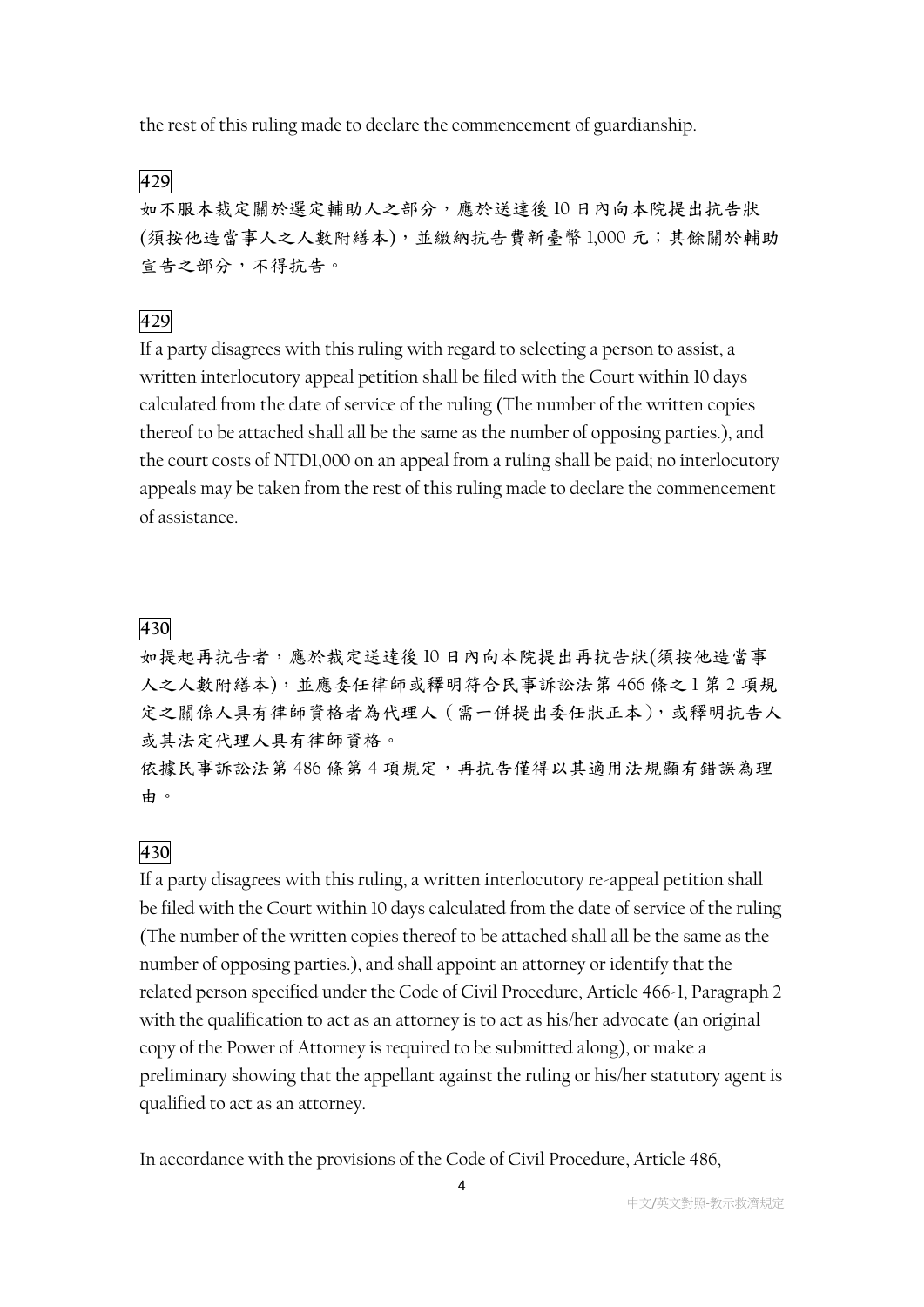Paragraph 4, a re-appeal may be taken from a ruling only when it is based on the ground that there is a manifest error in the application of the law.

### **431**

如不服本裁定應於送達後 10 日內向本院提出再抗告狀(須按他造當事人之人數 附繕本),並繳納再抗告費新臺幣 1,000 元。 再抗告僅得以適用法規顯有錯誤為理由,並應委任律師或具律師資格之人為代 理人。如委任律師提起再抗告者。應一併繳納再抗告裁判費。

### **431**

If a party disagrees with this ruling, a written interlocutory re-appeal petition shall be filed with the Court within 10 days calculated from the date of service of the ruling (The number of the written copies thereof to be attached shall all be the same as the number of opposing parties.), and the court costs of NTD1,000 on a re-appeal from a ruling shall be paid along with the filing.

A re-appeal may be taken from this ruling except that it is based only on the ground that there is a manifest error in the application of law in such ruling, and an attorney or a person qualified to act as an attorney shall be retained as his/her advocate. If the petition of a re-appeal against the ruling is filed by a retained attorney, the court costs of NTD1,000 on the re-appeal against the ruling shall be paid along with the filing.

## **432** 不得聲明不服。

**432** No objection may be raised.

## **433**

訴訟費用之裁判,非對於本案判決有上訴時,不得聲明不服。

## **433**

A decision on the responsibility for litigation expenses is not reviewable in the absence of an appeal from the principal decision in issue.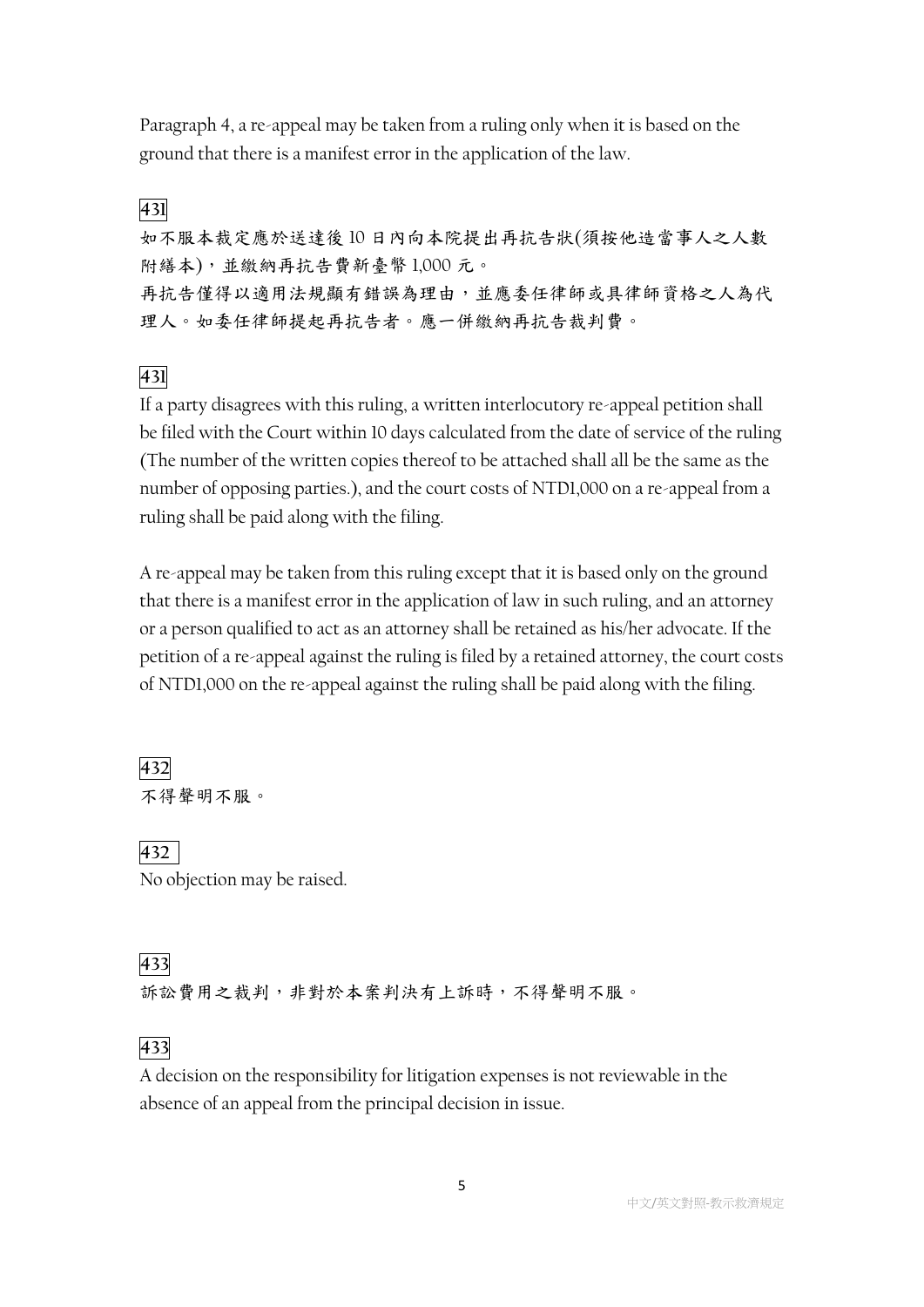## **434** 不得抗告。 **434** No interlocutory appeals may be taken against the ruling.

# **435**

不得再抗告。

## **435**

No re-appeals allowed against the ruling.

## **436**

如對本裁定不服應於送達後 10 日內向本院提出異議狀。

## **436**

If a party disagrees with this ruling, a written objection shall be filed with the Court within 10 days calculated from the date of service of the ruling.

## **437**

本裁定不得再抗告。但得於收受送達後 10 日內向本院提出異議。

## **437**

No further re-appeals are allowed against this ruling. However, a written objection may be filed with the Court within 10 days calculated from the date of service of the ruling.

## **438**

依民事訴訟法第 486 條第 2 項規定,對於本裁定不得再為抗告,但得於本裁定 送達後 10 日內向本院提出異議狀,並應一併繳納程序費用新臺幣 1,000 元。

## **438**

In accordance with the Code of Civil Procedure, Article 486, Paragraph 2, no further re-appeals are allowed against this ruling. However, a written objection may be filed with the Court within 10 days calculated from the date of service of the ruling, and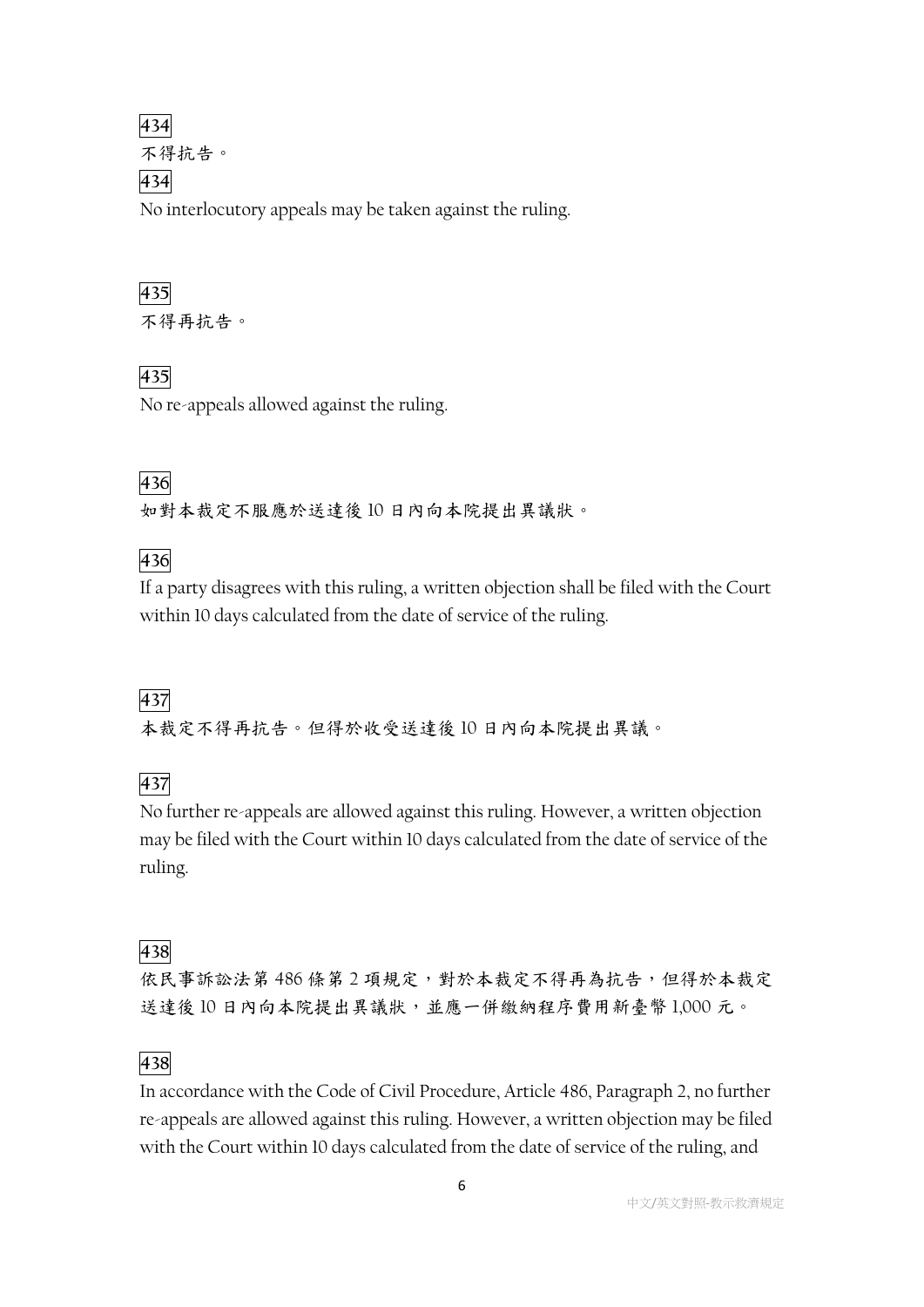the court costs of NTD1,000 on the proceeding shall be paid along with the filing.

### **439**

當事人(及參加調解之利害關係人)得於送達後 10 日之不變期間內提出異議。如 於期間內提出異議,視為調解不成立;未於期間內提出異議,視為已依本方案 成立調解。

### **439**

A party to the mediation (and an interested person who has intervened) may object to the proposed resolution within a ten-day peremptory period following the service thereof. The mediation shall be deemed unsuccessful upon an objection raised to it within the period provided in the preceding paragraph; in cases where no objection is raised within the period provided in the preceding paragraph, the mediation shall be deemed successful in accordance with that proposed resolution.

#### **440**

如不服本裁定,應於收受送達後 10 日內向本院提出抗告狀,並繳納抗告費新臺 幣 1,000 元。但如對本件判決已合法上訴,則本裁定不得抗告。

### **440**

If a party disagrees with this ruling, a written interlocutory appeal petition shall be filed with the Court within 10 days calculated from the date of service of the ruling, and court costs of NTD1,000 on an appeal against a ruling shall be paid. However, no interlocutory appeals may be taken from this ruling provided that an appeal against the original judgement has been made in conformity with the law.

#### **441**

如對本判決上訴,須於判決送達後20日內向本院提出上訴狀,其未表明上訴理 由者,應於提出上訴後20日內向本院提出上訴理由書(均須按他造當事人之人 數附繕本)

上訴時應提出委任律師或具有律師資格之人之委任狀;委任有律師資格者,另 應附具律師資格證書及釋明委任人與受任人有民事訴訟法第 466 條之1 第1項 但書或第 2 項所定關係之釋明文書影本。如委任律師提起上訴者,應一併繳納 上訴裁判費。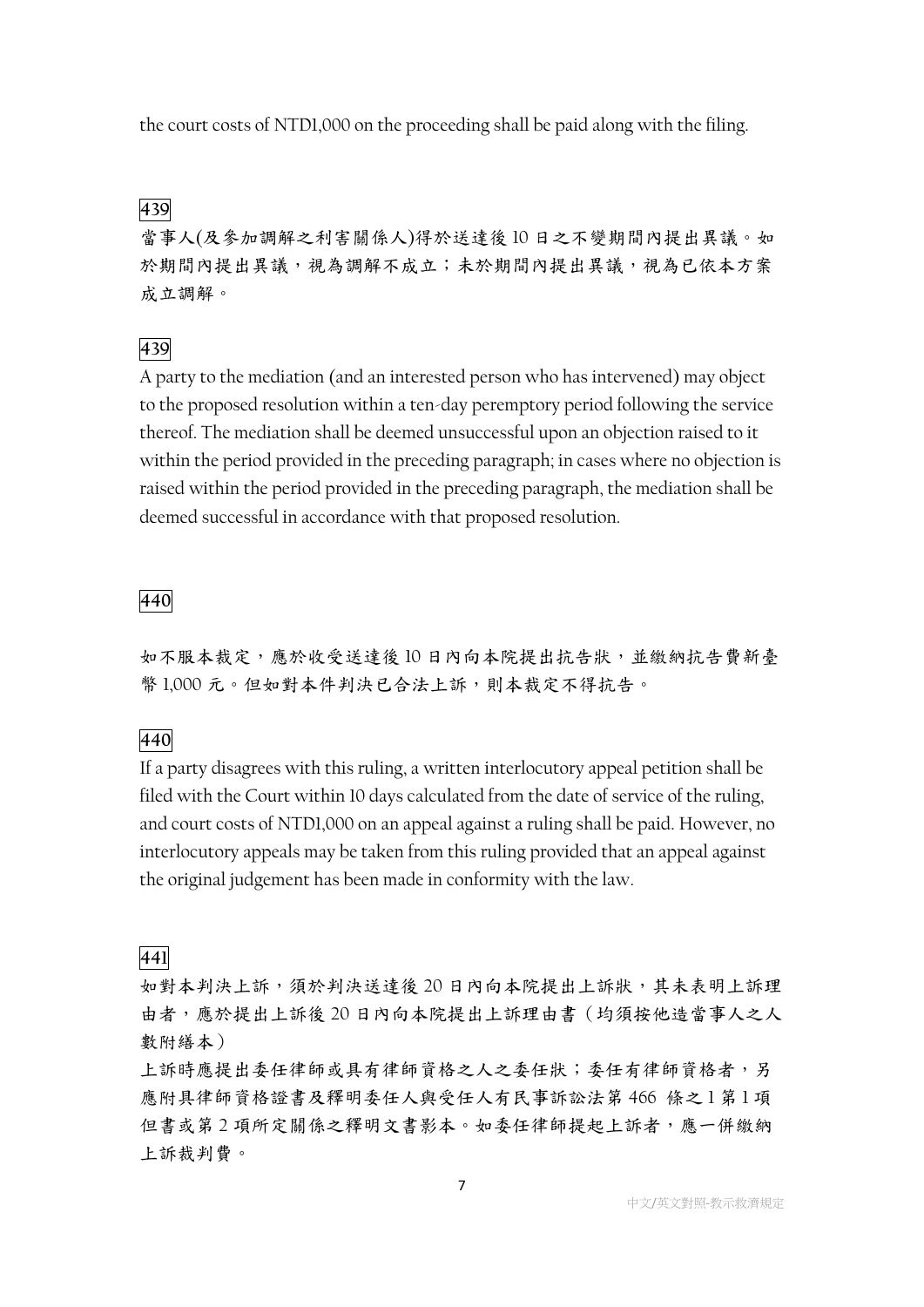### **441**

If a party disagrees with this judgment, a written appeal petition shall be filed with the Court within 20 days calculated from the date of service of the judgement. If the reasons are not set forth in the appeal petition, a written appeal petition with reason may be filed with the Court within 20 days after filing the appeal. (The number of the written copies thereof to be attached shall all be the same as the number of opposing parties.). When an appeal is filed, a power of attorney retaining an attorney or a person qualified to act as an attorney shall be submitted; in retaining a person qualified to act as an attorney, the attorney's certificate and the copy of the identification document making a preliminary showing that there is the relationship between the appointor and appointee specified under the Code of Civil Procedure, Article 466-1, the proviso of Paragraph 1, or Paragraph 2 shall be additionally submitted. If the appeal is filed by a retained attorney, the court costs on the appeal shall be paid along with the filing.

#### **442**

被(上訴人)不得上訴。

被(上訴人)如不服本判決,應於收受送達後20日內向本院提出上訴書狀,其 未表明上訴理由者,應於提出上訴後 20 日內向本院補提理由書狀(均須按他造 當事人之人數附繕本)上訴時應提出委任律師或具有律師資格之人之委任狀; 委任有律師資格昇律師資格證書及釋明委任人與受任人有民事訴訟 法第466條之1第1項但書或第2項所定關係之釋明文書影本。如委任律師提 起上訴者,應一併繳納上訴審裁判費。

#### **442**

The appellee (appellant) may not file an appeal.

If the appellee (appellant) disagrees with this judgment, a written appeal petition shall be filed with the Court within 20 days calculated from the date of service of the judgement. If the reasons are not set forth in the appeal petition, a written appeal petition with reason may be filed with the Court within 20 days after filing the appeal. (The number of the written copies thereof to be attached shall all be the same as the number of opposing parties.). When an appeal is filed, a power of attorney retaining an attorney or a person qualified to act as an attorney shall be submitted; in retaining a person qualified to act as an attorney, the attorney's certificate and the copy of the identification document making a preliminary showing that there is the relationship between the appointor and appointee specified under the Code of Civil Procedure, Article 466-1, the proviso of Paragraph 1, or Paragraph 2 shall be additionally submitted. If the appeal is filed by a retained attorney, the court costs on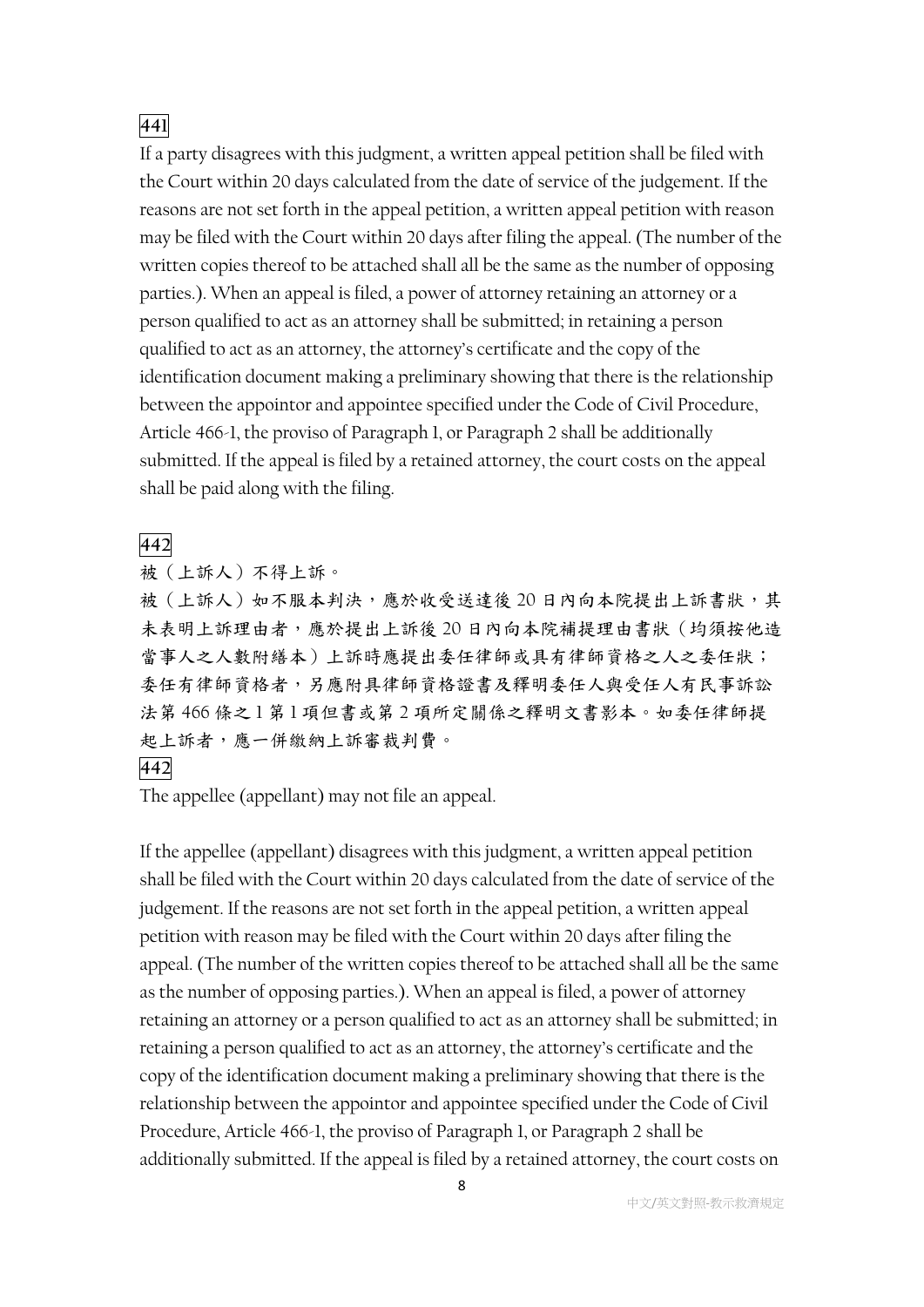the appeal shall be paid along with the filing.

### **443**

被(上訴人)合併上訴利益額逾新臺幣150萬元,如不服本判決,應於收受送 達後 20 日內向本院提出上訴書狀,其未表明上訴理由者,應於提出上訴後 20 日內向本院補提理由書狀(均須按他造當事人之人數附繕本)上訴時應提出委 任律師或具有律師資格之人之委任狀;委任有律師資格者,另應附具律師資格 證書及釋明委任人與受任人有民事訴訟法第 466 條之1第1項但書或第2項所 定關係之釋明文書影本。如委任律師提起上訴者,應一併繳納上訴審裁判費。

### **443**

Where the combined value of the interests in an appeal exceeds the amount of NTD1,500,000 and the appellee (appellant) disagrees with this judgment, a written appeal petition shall be filed with the Court within 20 days calculated from the date of service of the judgement. If the reasons are not set forth in the appeal petition, a written appeal petition with reason may be filed with the Court within 20 days after filing the appeal. (The number of the written copies thereof to be filed shall all be the same as the number of opposing parties.) When an appeal is filed, a power of attorney retaining an attorney or a person qualified to act as an attorney shall be submitted; in retaining a person qualified to act as an attorney, the attorney's certificate and the copy of the identification document making a preliminary showing that there is the relationship between the appointor and appointee specified under the Code of Civil Procedure, Article 466-1, the proviso of Paragraph 1, or Paragraph 2 shall be additionally submitted. If the appeal is filed by a retained attorney, the court costs on the appeal shall be paid along with the filing.

#### **444**

如不服本判決,應於收受送達後 20 日內向本院提出上訴書狀,其未表明上訴理 由者,應於提出上訴後 20 日內向本院補提理由書狀(均須按他造當事人之人數 附繕本)上訴時應提出委任律師或具有律師資格之人之委任狀;委任有律師資 格者,另應附具律師資格證書及釋明委任人與受任人有民事訴訟法第 466 條之 1 第 1 項但書或第 2 項所定關係之釋明文書影本。

#### **444**

If a party disagrees with this judgment, a written appeal petition shall be filed with the Court within 20 days calculated from the date of service of the judgement. If the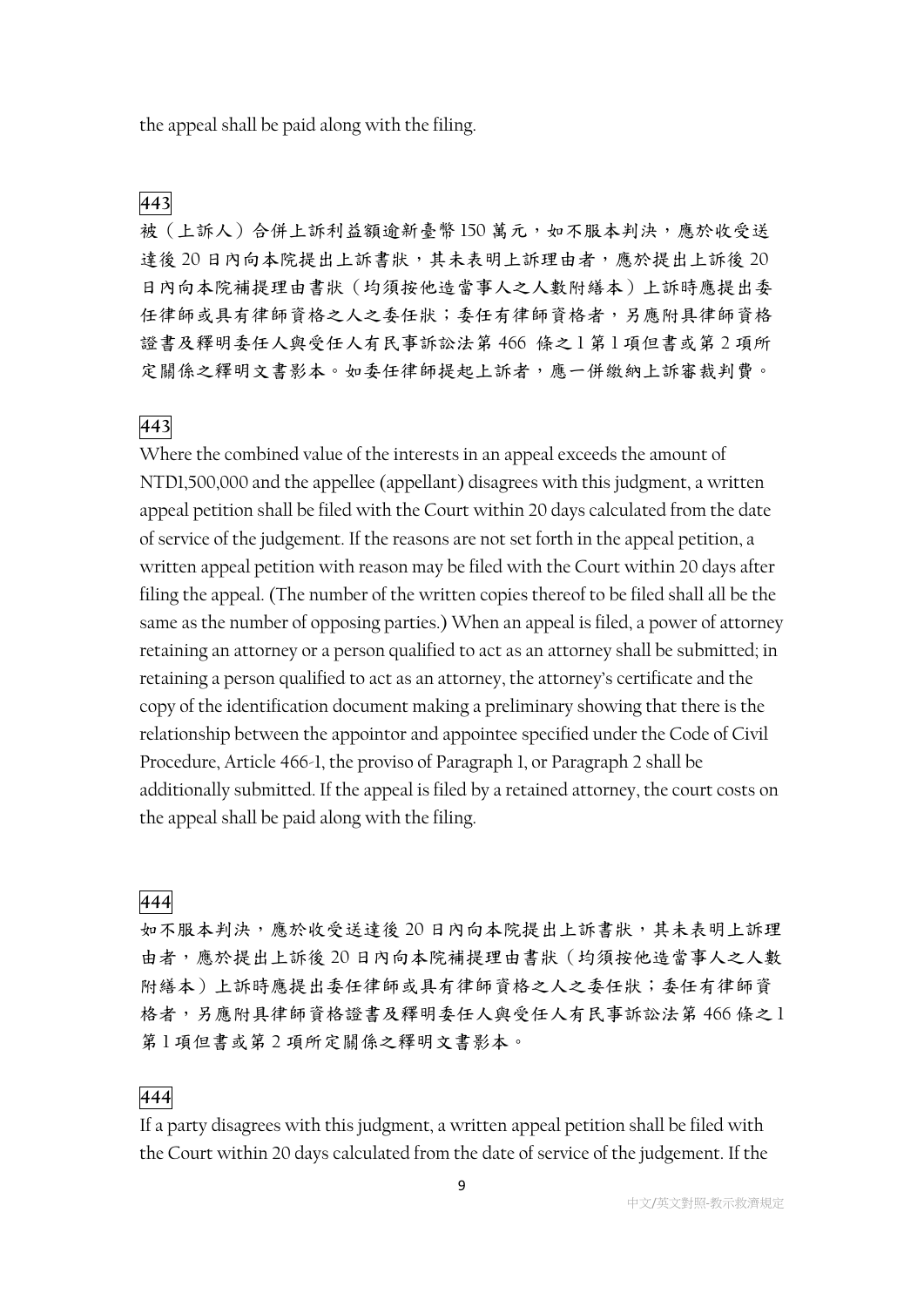reasons are not set forth in the appeal petition, a written appeal petition with reason may be filed with the Court within 20 days after filing the appeal. (The number of the written copies thereof to be attached shall all be the same as the number of opposing parties.) When an appeal is filed, a power of attorney retaining an attorney or a person qualified to act as an attorney shall be submitted; in retaining a person qualified to act as an attorney, the attorney's certificate and the copy of the identification document making a preliminary showing that there is the relationship between the appointor and appointee specified under the Code of Civil Procedure, Article 466-1, the proviso of Paragraph 1, or Paragraph 2 shall be additionally submitted.

## **445**

本案訴訟標的價額逾新臺幣150萬元時,如不服本裁定,應於收受送達後10日 內向本院提出抗告狀,並應繳納抗告費新臺幣1,000 元。

### **445**

Where the value of the claim of this case is more than NTD1,500,000, and a party disagrees with this ruling, a written interlocutory appeal petition shall be filed with the Court within 10 days calculated from the date of service of the ruling, and court costs of NTD1,000 on the interlocutory appeal from a ruling shall be paid.

## **446**

核定訴訟標的價額部分,如不服裁定得於收受送達後 10 日內向本院提出抗告 狀,並繳納抗告費新臺幣 1,000 元。 命補繳裁判費部分不得抗告。

## **446**

If a party disagrees with this ruling regarding the portion of the determination of the value of a claim, a written interlocutory appeal petition shall be filed with the Court within 10 days calculated from the date of service of the ruling, and court costs of NTD1,000 on the interlocutory appeal against a ruling shall be paid.

No interlocutory appeals may be taken from the ruling made to order to pay off the court costs.